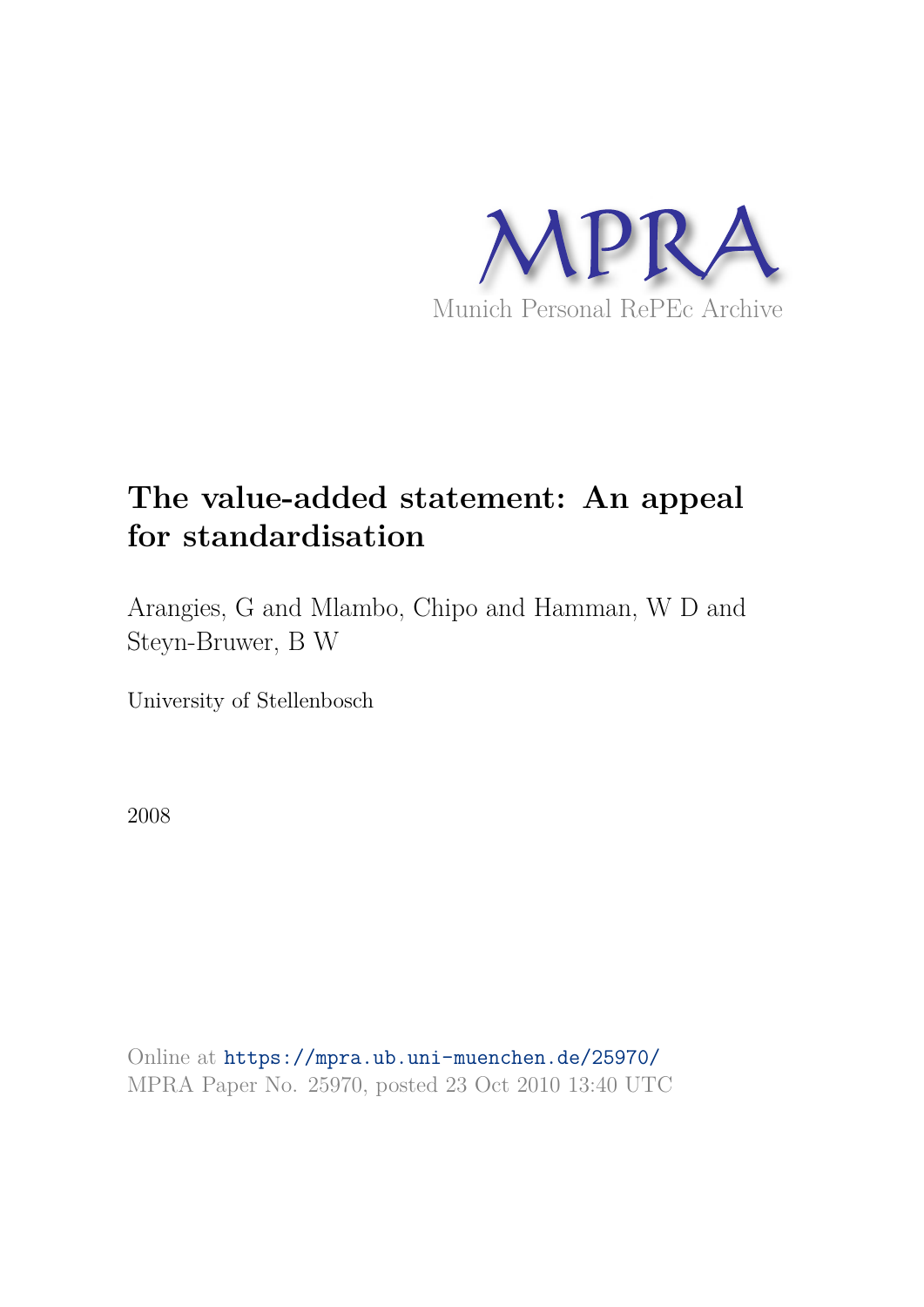# **The value-added statement: An appeal for standardisation**

**G. Arangies C. Mlambo W.D. Hamman\*** *Graduate School of Business, Stellenbosch University*

## **B.W. Steyn-Bruwer**

*Department of Accounting, Stellenbosch University*

## **ABSTRACT**

Owing to the absence of accounting standards for the preparation of a value-added statement (VAS), a large variety of methods are used in financial statements. In this study the published value-added statements (PVAS) of companies listed on the JSE Securities Exchange during the period 1976-2005 have been standardised by the Graduate School of Business of the University of Stellenbosch (USB) in order to quantify the differences between the standardised VAS (SVAS) and the PVAS.

These differences consist of the inclusion of items that do not belong in the VAS, items that are erroneously allocated among the distribution to stakeholders, and interpretation differences in whether a certain item forms part of the calculation of value added or the distribution thereof. The greatest difference quantified was the overstatement of the distribution to government that amounted to 54.4% of total differences.

For users, including government, to properly calculate and compare the value added of different business entities, a standard for the preparation and presentation of VAS ought to be published. In the South African context the need of a precise measurement of each business entity's contribution to the growth of the national economy is relevant, and this need should also be addressed.

 $\_$  ,  $\_$  ,  $\_$  ,  $\_$  ,  $\_$  ,  $\_$  ,  $\_$  ,  $\_$  ,  $\_$  ,  $\_$  ,  $\_$  ,  $\_$  ,  $\_$  ,  $\_$  ,  $\_$ 

## **INTRODUCTION**

In 1996 the government unveiled a new macro-economic plan, namely the Growth Employment and Redistribution (GEAR) programme, drawn up by 15 economists. The goal of GEAR was to transform the SouthAfrican economy into a sustainable, fast-growing, internationally competitive,

labour-intensive and export-focused economy. For this ambition to succeed, an economic growth rate in real terms of 6% per annum would be needed (Streak, 2004). GEAR promised to reduce poverty and inequality via a surge in economic growth, and thus employment creation was to be the mechanism linking growth to the reduction of poverty and inequality or linking growth to wealth redistribution.

ASGISA (Accelerated and Shared Growth Initiative for South Africa) is the government's latest attempt to overcome the country's poverty and unemployment challenges, after having realised that the stabilisation of the macro-economy is not sufficient in itself. ASGISA (What is Asgisa?, 2006) is aimed at elevating South Africa's economic growth rate and sharing the benefits of growth (Accelerated and shared growth initiative for SouthAfrica: Asgisa in a nutshell, 2006).

The aim is to achieve a sustainable annual rate of real Gross Domestic Product (GDP) growth of 4.5% over the period 2004-2009, and at least 6% over the period 2010-2014. By 2014 poverty and unemployment have to be halved. The plan of action involves an aggressive, fixed-investment programme in public infrastructure (e.g. electricity generation, roads, schools, hospitals and clinics) as this investment will improve the economy's growth potential. The overall objective remains that of creating an environment of private-sector growth and employment creation. The government believes that, with ASGISA, it has laid the foundation for a national effort to achieve faster and shared economic growth which will radically reduce inequality and virtually eliminate poverty.

On a macro-economic level, value added (VA) can be described as the measuring of the economic performance of an economic entity, and as being synonymous with wealth creation (Haller and Stolowy, 1998: 24). The sum of all the VA of all business entities in a country is equal to the GDP of the country and thus represents an entity's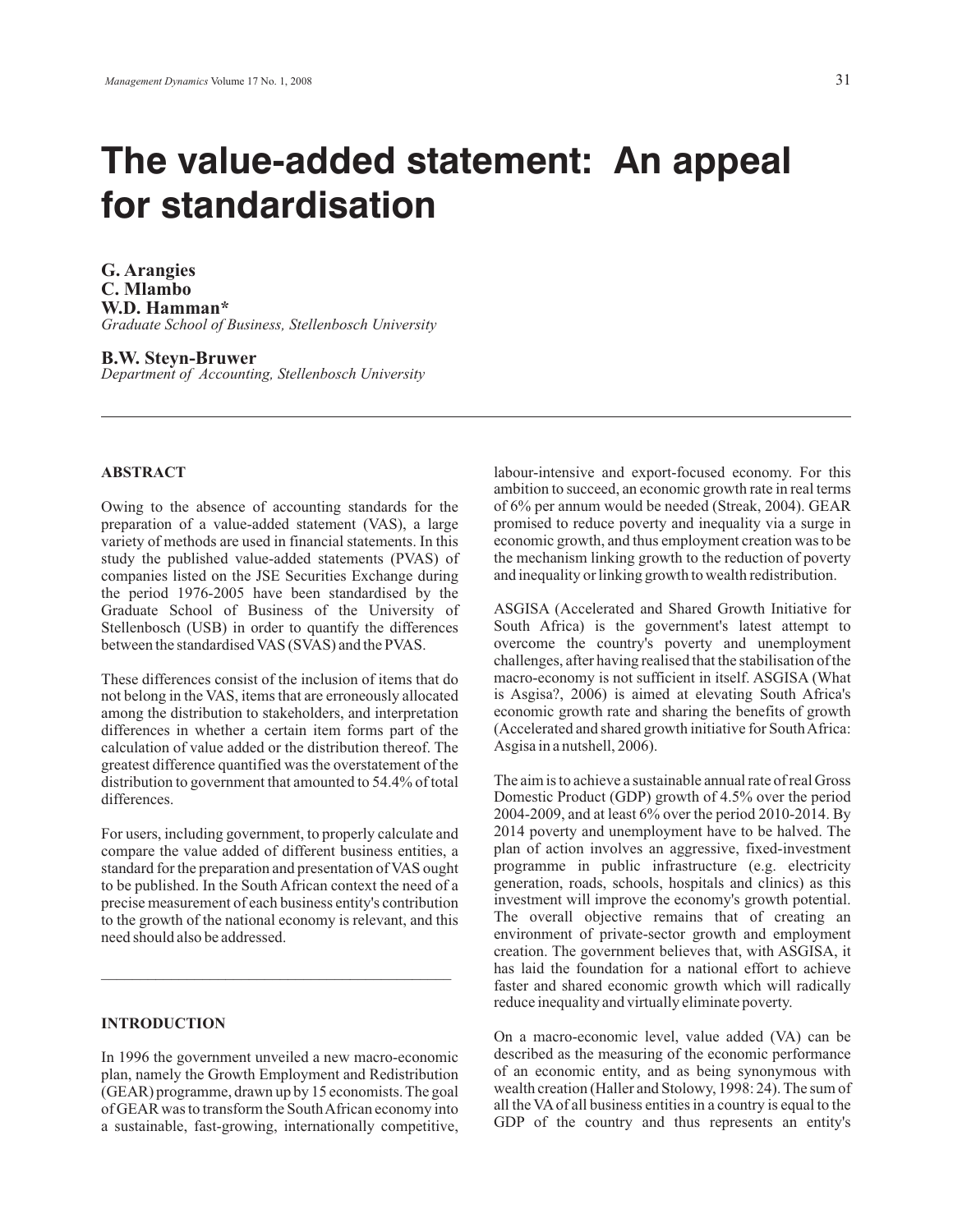contribution to the country's national prosperity for a given period (Schuitema, 2001: 8).As VA represents the wealth a business entity creates by its own and its employees' efforts, it is important at the micro-economic level to measure the contribution of an entity (or even a division of an entity) to the GDP (and hence to the growth in the GDP) and the resulting possible minimising of the South African unemployment problem.

### **THE RESEARCH PROBLEM**

Following the publication of The Corporate Report in The United Kingdom (Accounting Standards Steering Committee, 1975), South African subsidiaries of UK companies started publishing a VAS in 1977, with comparatives for 1976. Although South African companies did not disclose reasons for publishing a VAS (Du Plessis, 1987), a reason for publishing a VAS might be to improve financial reporting in an accounting sense. However, the importance of VA (and therefore VAS) for South Africa, is much wider than an accounting concept. A business entity can only sustain its payments of wages, taxes, interest, and dividends by creating wealth, and "the levels of these payments can increase by creating additional wealth over what the firm has achieved previously" (Meek and Gray, 1988). To combat unemployment in South Africa, a higher growth rate of the GDP is required, and VA can be used to gauge economic growth at a company level.

From the South African perspective, all business entities should be encouraged to obtain as high as possible a contribution to the GDP (and therefore as high as possible VA). All business entities should therefore strive to increase their VA to be in line with the required GDP growth rate for South Africa. It is of the utmost importance that business entities should be able to calculate their own VA. However, the publication of a VAS is not compulsory in South Africa, and therefore they are only published on a voluntary basis. Furthermore, no SouthAfrican accounting standards exist on how to prepare and present a VAS. This caveat has resulted in a wide variety of methods and items (components) that have appeared in South African financial statements since 1977.

Three types of variations are found in published Value Added Statements (PVAS), namely:

- TypeA: A classification difference between the distributions of the wealth created, which will only lead to a misstatement of the proportion of wealth created and distributed to those specific stakeholders, but the value created in total will still be accurate.
- Type B: An interpretation difference of whether an item should be included in the calculation of the wealth created, or whether it should be shown as

part of the distribution of the wealth created. Although there may be merit in each of the alternative classifications, one method should be decided upon as the better alternative, because the inclusion, or not, of such an amount in the top half of the VAS will lead to a different amount for the value created by the company, and as such, VA is open to manipulation.

Type C: The inclusion of items in the VAS that have nothing to do with the business entity and its contribution to the national economy. An example is when the entity only serves as conduit for payments between two other parties, but includes these amounts in its VAS, which leads to a totally incorrect calculation of VA and/or the distribution thereof.

In this study the methods and components used by listed South African companies that published a VAS are recalculated in a standardised VAS (hereafter referred to as SVAS). The purpose is to try to quantify the need for the standardisation of the preparation and presentation of the VAS. This is done by quantifying the difference between the PVAS and the SVAS. This aggregate difference is then analysed in order to identify the underlying reasons for the difference.

In a follow-up study, the concept of VA will be addressed from a managerial perspective. To solve South Africa's unemployment problems, the government has given very clear objectives for the required GDP growth rate for the period up to 2014. VA as per a VAS (on a micro level) and GDP (on a macro level) are the same concepts. Managers must therefore be in a position not only to establish (calculate) the VA of their own entity, division, etc., but also be able to reward above-standard performances and even penalise below-standard performances. In both cases the reward and penalty will improve productivity and contribute to the GDP. Amongst other definitions, "productivity" could be defined as VA/number of employees (The Value Added Scoreboard, 2006).

## **VALUE ADDED AND THE VALUE-ADDED STATEMENT IN THE LITERATURE**

When considering the importance of VA, care must be taken not to confuse the VA concept of this study with economic value added (EVA), market value added (MVA) and value-based management. EVA is calculated by taking a business entity's after-tax operating profit and subtracting the weighted average annual cost of capital (WACC) of all the capital the entity uses (Ehrhardt and Brigham, 2006: 630). MVA is the difference between the market values of equity shares, preference shares and debt, less the book value of the three items (Ehrhardt and Brigham, 2006: 632). Value-based management is described by Ehrhardt and Brigham (2006: 638) as managing a firm with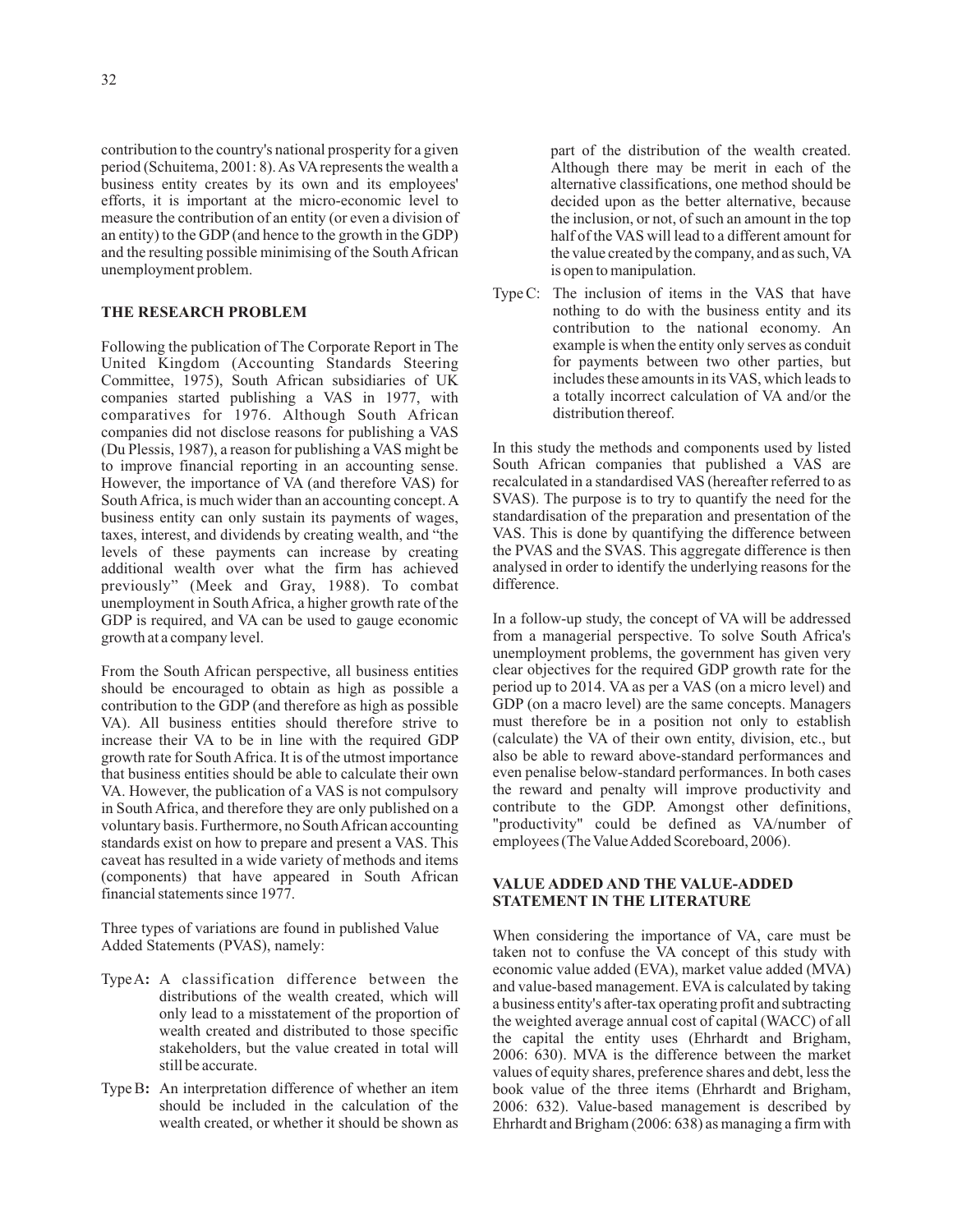shareholder value in mind. Usually it involves the use of a corporate valuation model. The latter concept is equal to the present value of expected future free cash flows, discounted byWACC (Ehrhardt and Brigham, 2006: 415).

The concept of VAhas been used for decades in economics, and as such the concept of VA will appear in all basic economic text books. However, the VA concept was never prominent in accounting circles. The publication of The Corporate Report in 1975 introduced the VA concept to the accounting fraternity in the United Kingdom and was duly followed by SouthAfrica.

The Corporate Report that was published by the Accounting Standards Steering Committee of the United Kingdom recommended the use of a VAS. It provided a minimum list of eight items (components) needed for a statement to be regarded as a VAS. These eight items (components) are: sales, bought-in materials and services, salaries and wages (including benefits), dividends, interest, taxation, depreciation of non-current assets, and retention of profits. These items show that the VAS can be computed from the income statement for a specific period:

| $VA = S - B$                   | (1) |
|--------------------------------|-----|
| $VA = W + T + I + D + Dep + R$ | (2) |
| $VA = W + EBITDA$              | (3) |

where:

| <b>VA</b>     |     | Value added                                |
|---------------|-----|--------------------------------------------|
| S             | $=$ | <b>Sales</b>                               |
| B             | $=$ | Bought-in materials and services           |
| W             | $=$ | Salaries and wages                         |
| T             | $=$ | Taxation                                   |
| I             | $=$ | Interest expense less interest income      |
| D             | $=$ | Dividends paid                             |
| Dep           | $=$ | Depreciation of non-current assets         |
| R             | $=$ | Retained earnings                          |
| <b>EBITDA</b> | $=$ | Earnings before interest, before taxation, |
|               |     | before depreciation and amortisation       |

Equation 1 represents the value created by an entity, whereas Equation 2 represents the distribution thereof among the different stakeholders. VA therefore not only illustrates the contribution a business entity makes to the national economy, but also shows the portion distributed to each business stakeholder (Van Aswegen, Steyn and Hamman, 2005: 139). Equation 3 represents a simplified accounting version of Equation 2.

Unfortunately, The Corporate Report did not spell out in detail the specific definitions of the above components. The components of a VAS are therefore open for interpretation differences. The different classifications have been discussed in previous studies (Gourley and Rossler, 1983), and therefore only a synopsis of the components of distribution is presented here.

#### **Employees' wages and benefits**

Employees' wages and benefits are to be shown before the deduction of employees' tax (Morley, 1978: 69), as that represents the gross cost of employment. Another viewpoint is to deduct employees' tax (PAYE and SITE) and only show the net cost of employment as a distribution to employees, because that is the amount that they will receive in their pocket. In this case the PAYE and SITE are included in the distribution to the government. These alternatives represent a TypeAvariation.

Although it is quite clear that direct benefits must be included with salaries and wages, indirect benefits, for instance a gymnasium for the use of all employees, constitutes another variation (Van Staden, 1999). The cost of these indirect benefits will either be included with salaries and wages or with bought-in materials and services – a Type B variation.

#### **Taxation payable**

Three variations exist for the distribution to government. The Corporate Report specified that corporate taxation on profits be shown under this heading. Morley (1978: 84) and Rossler and Gourley (1983: 225) felt that deferred taxation should not be reflected under the heading "taxation", but rather under the heading "retention of profits". The reasoning was that this amount was calculated by means of the accrual principle and was no real distribution to government (Type A variation).

Some business entities tend to "load" the distribution to the government by including every payment to government. PAYE, excise duties and municipal levies are examples of taxes other than corporate taxes (normal tax, deferred tax and secondary tax on companies).Although The Corporate Report included only corporate taxation under the heading of taxation payable, Rossler and Gourley (1983: 224-225) feel that this approach will not fully reflect all the benefits which Government receives from undertakings. According to Morley (1978), excise duties should not form part of the distribution to government, but should be included with bought-in materials and services - this is a Type B variation.

Taxes that are not an expense for all entities which create value, but where the entity serves as a conduit between the government and a third party, for example Value-added tax (VAT), should not be included in the distribution to the government (Smiddy, 1980). The only way for the VAS to balance will be by including the VAT in the sales as well as in bought-in materials and services (Van Staden, 1999). To include VAT as a part of VAS will be a total misrepresentation of VA, as VAT never was, nor will be, for the account of the entity. The inclusion of VAT in a VAS represents the most serious variation, the Type C variation.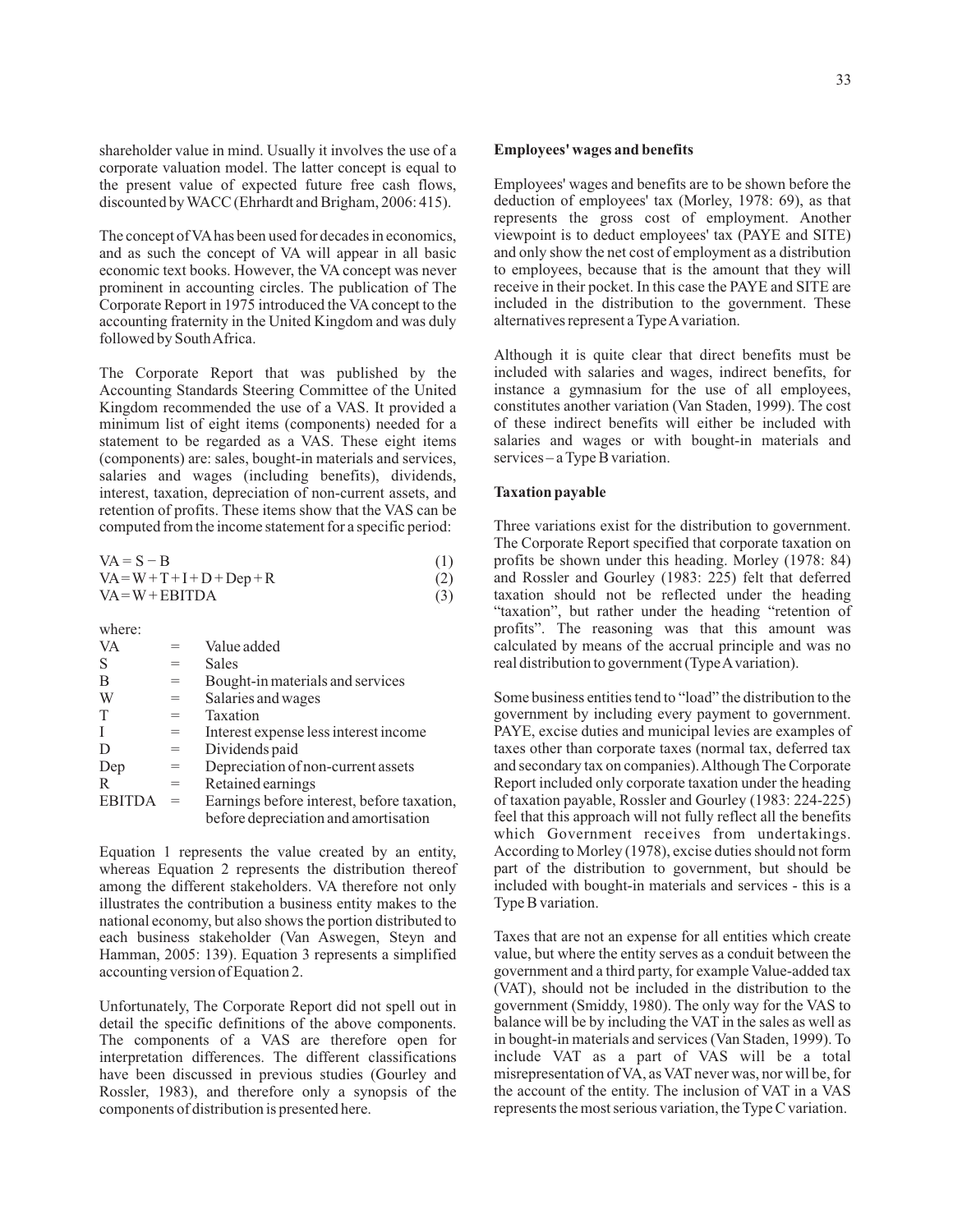Interestingly enough, the publication of a statement of money exchanges with government was also mentioned by The Corporate Report. Such statements should include the following information in addition to the VAS:

- PAYE collected and paid over •
- VAT collected and paid over
- Rates and similar levies paid over to local authorities
- Other sums paid to government departments and agencies, and •
- Any receipts from government, including grants and subsidies. •

#### **Interest paid**

Items such as interest received and the business entity's share of an associate's earnings provide a problem as they do not arise from the entity's normal production activities, which are usually used in the calculation of the value created from an economic prospective. However, these amounts do affect the company's wealth (Meek and Gray, 1988). Rutherford (1982) recommends that the value created by the entity's own economic activities should be calculated and disclosed separately, with value arising from other sources, for example interest received being added to calculate the distributable value created. Another alternative is to show net interest (interest paid less interest received) as a distribution. This alternate treatment results in a Type B variation.

#### **Dividends paid**

No problems were identified with dividends paid, except perhaps the treatment of dividends to minority interests. The Corporate Report did not explain how minority interests should be accommodated in the VAS. Morley (1978) is of the opinion that it should be included as a separate item(s) in the distribution. Another viewpoint is that it can be included with the distribution to shareholders, while others believe that the shareholders are not yet entitled to that part of profits, and that the minority interest should be included with retained earnings (Type A variation).

#### **Depreciation**

According to Boshoff and Vorster (1996: 5) there is more than one method of handling depreciation in the VAS. The first possibility is to group depreciation with bought-in materials and services. This is regarded as the so-called "net VA method" (Renshall, Allan and Nicholson, 1979; Morley, 1978). The second method is to show depreciation as a separate distribution (or included in retained earnings) in the VAS (the so-called "gross method"). This method was recommended by The Corporate Report.

#### **Amounts retained for investment (including depreciation)**

The problems arising under this heading are largely a function of whether items like depreciation, minority interest in earnings of subsidiaries and extraordinary items should be reflected as part of bought-in materials and services (Equation 1) or whether such items must form part of Equation 2. The amount shown for amounts retained for investment (and therefore part of Equation 2) will therefore be a function (amongst others) of how the above three items (amongst others) will be reflected.

#### **Extraordinary items**

Again The Corporate Report gave no indication of the treatment of extraordinary items. Boshoff and Vorster (1996: 5) suggest that extraordinary items should be disclosed as a separate section in the VAS. Stainbank (1997) in her survey finds that the preferred method in South Africa was to include extraordinary items with bought-in costs (B). This alternate treatment results in a Type B variation. Morley (1978) suggests that one possibility is to ignore such extraordinary items. Since the use of extraordinary items has been prohibited by accounting standard setters, this problem will no longer be relevant in current VAS.

#### **RESEARCH METHOD**

The first South African listed industrial companies published a VAS in 1977 (and also gave comparatives for 1976). It was soon established that, owing to the absence of accounting standards on the presentation of a VAS, a large variety of methods occurred in the presentation of a VAS.A database was thus established by the Graduate School of Business of the University of Stellenbosch (USB) to provide for more than one method to calculate VA, by standardising all the components of a VAS.

The standardisation of a VAS implied that all published components of a VAS were checked against the income statements. If required, amounts were altered, and thus the published VA totals (PVAS) were changed. The only component in the VAS that was accepted at face value was salaries and wages, because such amounts have not appeared in South African income statements or notes to the income statement for the largest part of the study. The absence of the disclosure of salaries and wages for the largest part of the period, resulted in a restriction of the population to companies that actually published a VAS (the VAS could not be calculated by the authors when no VAS was published), in order to enable the research to cover the period 1976-2005.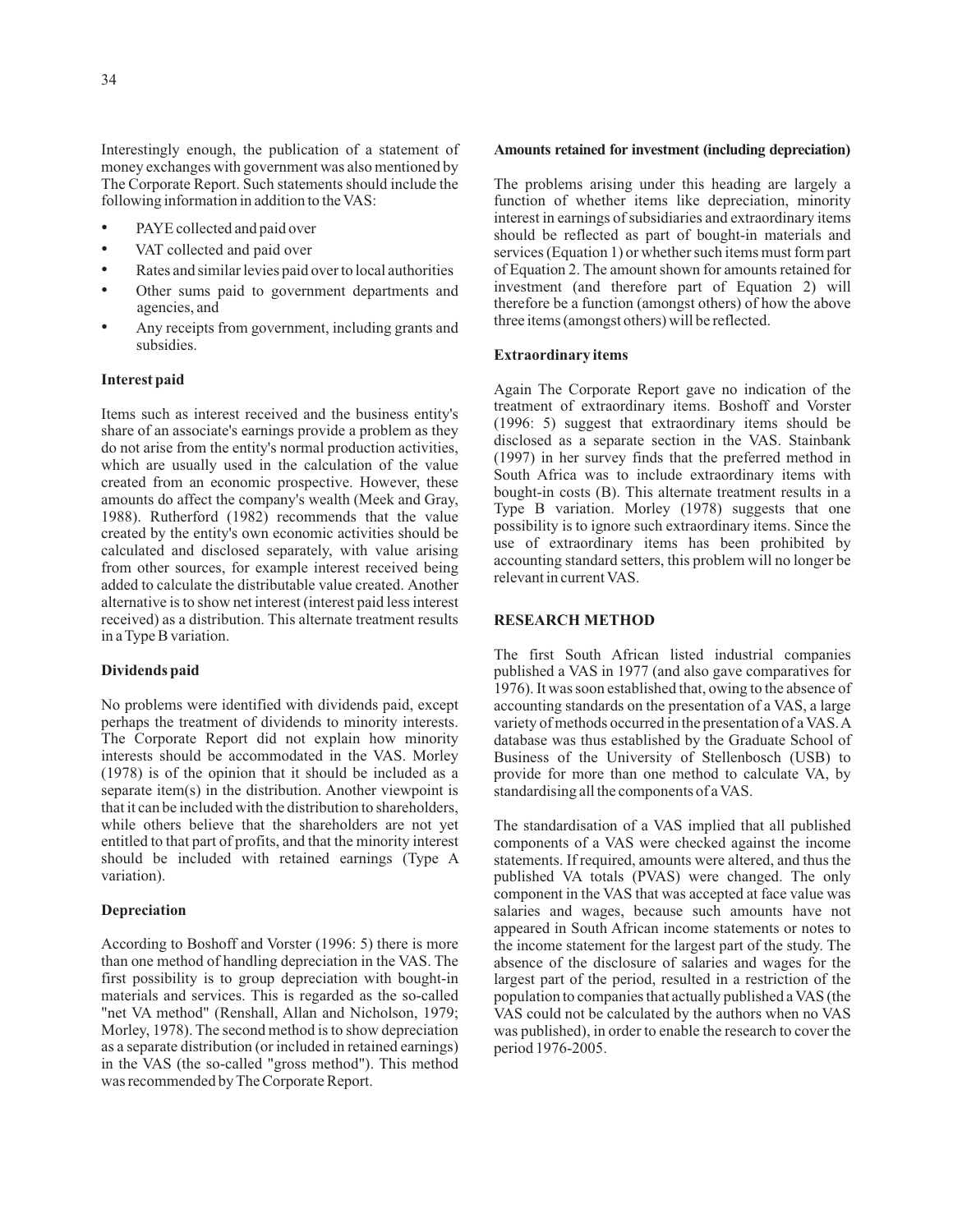Standardisation by the USB started in 1994. Numerous letters were sent by the USB to companies making mistakes in the preparation of their VAS, and also to those companies using different methods from those proposed by the USB. However, the response rate was poor. This poor response is unfortunate because the USB, to date, is the only institution in South Africa that has tried to establish a standardised VAS databank.

The following guidelines were used by the authors in compiling the population of companies for this study:

- The company must have published a VAS in the period 1976-2005. •
- All delisted companies were included and the results of this study will therefore not contain a survivor bias. •
- If a company first published a VAS in 1994, but published comparative amounts for 1993 in 1994, then such company's 1993 data were also included. •
- Companies publishing a cash value-added statement (CVAS) instead of a VAS were excluded because VAS and CVAS were based on different concepts. •
- No financial and mining companies were included.

The differences between a PVAS and a SVAS (the socalled "percentage mistake") for the period 1976-2005 are examined and will be expressed as a percentage of both sales and PVAS. The results will be shown in two separate tables for the two different denominators.

In this study the following definitions are used for the standardised VAS:

- $VA = sales bought-in materials and services.$ •
- expense – interest received (excluding interest Distribution of  $VA =$  salaries and wages  $+$  interest received on receivables) + taxation + dividends paid (excluding dividends out of share premium) + depreciation (including amortisation) + minority interest in earnings + retained earnings.

The standardisation encompassed the following for the various components:

- Sales excluded VAT/General Sales Tax (GST) (Stainbank, 1997; Du Plessis and Joubert, 1991) as well as excise duties. •
- The amounts for *salaries and wages* in the VAS were accepted at face value. The only change effected was when PAYE payments were reflected as taxation in the VAS. In such a case, taxation was reduced and salaries and wages were increased to reflect gross salaries and wages. •
- Ordinary dividends and preference dividends paid were included under *dividends payable*. Dividends •

paid out of share premium were excluded under this heading and included with retention of profits (i.e. as if the dividend out of share premium was not paid), because these dividends were not a distribution of the wealth that was created during the year.

- Net interest i.e interest paid less interest received, was used as the distribution to external providers of capital. However, interest charged to customers (if disclosed) was not regarded as interest paid to outsiders. •
- Only company taxation (including deferred taxation and STC) was used under the heading *taxation* payable. Excise duties, VAT/GST, rates and taxes to local governments, import duties, subsidies etc. were excluded from the published taxation-payable amounts in the VAS (Stainbank, 1997) and reflected as taxation errors as part of the difference between PVAS \_ SVAS. •
- In the SVAS it was decided to treat *retention of profits* after including extraordinary items. Extraordinary items were therefore not classified as bought-in materials (B) or an additional item of wealth created. •
- Dividends paid to the *minority interest* in subsidiaries as well as the retention of minority interest were combined as a single item in the distribution of VA. •

Rutherford (Eggington, 1983) is of the opinion that care should be taken when suggesting that the business entity's VA should report the entity's contribution to national income, because of possible double counting, as well as problems in respect of entities with international operations. Because of limited information available, VAis simplified in this study, focusing purely on the companyspecific interpretation of VA as it has been published during the period under review, irrespective of whether it included any wealth created outside SouthAfrica **.**

## **TESTS FOR NORMALITY**

The Kolmogorov-Smirnov test is used to test whether the data to be analysed are normally distributed. It compares an observed cumulative distribution function to a theoretical cumulative distribution. The column specified as "absolute" in Tables 1A and 1B, indicates the largest absolute difference between the theoretical cumulative distribution, which in this case is the normal distribution, and the observed cumulative distribution function. Since the means and standard deviations were estimated from the sample data, the Lilliefors probabilities are used in determining the significance of the Kolmogorov-Smirnov Z-statistic. Large p-values indicate that the observed distribution corresponds to the normal distribution. A p-value is said to be large if it is greater than 0.05. The reason is that in this study the test is conducted at the 5% significance level.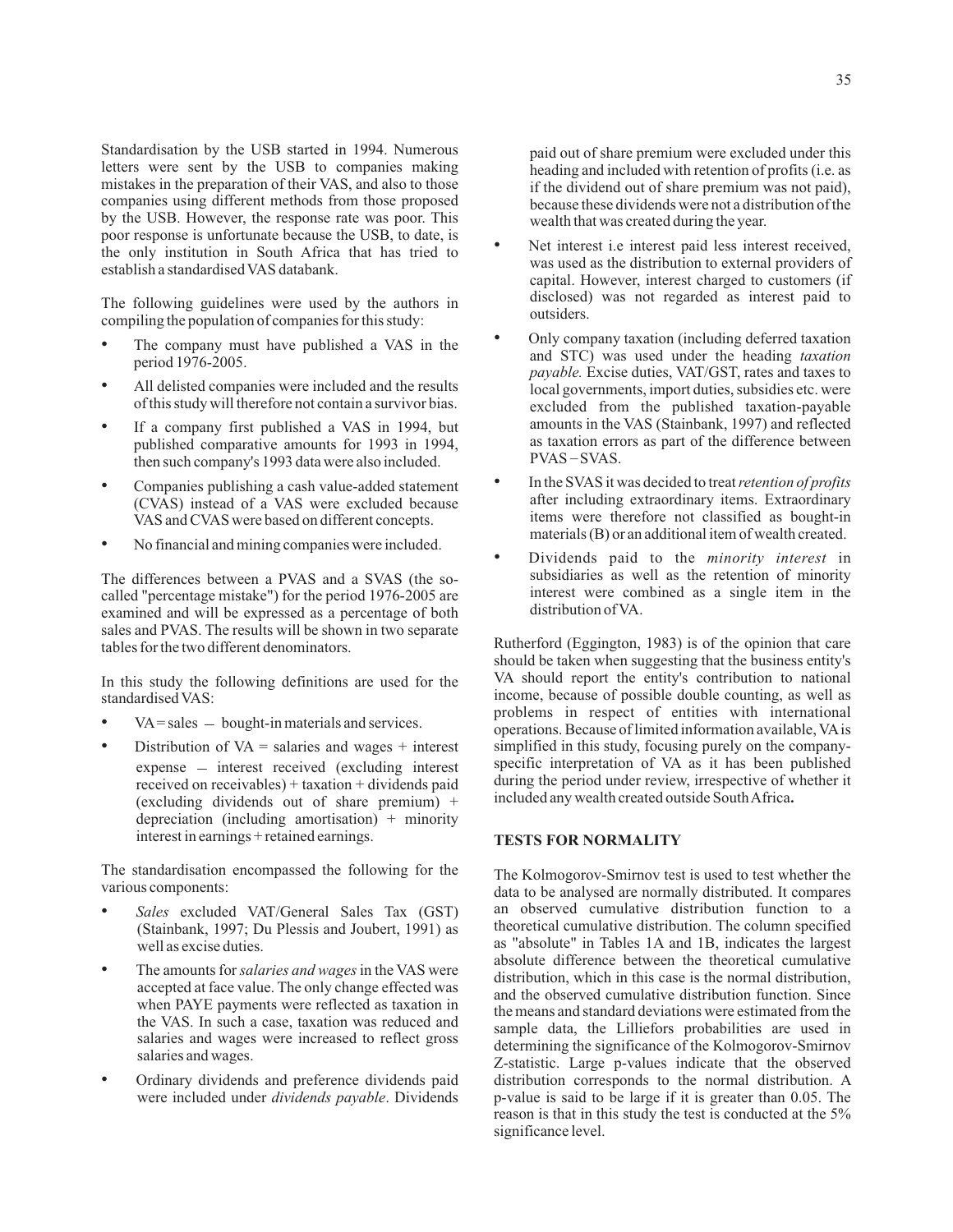|               |                | Kolmogorov-Smirnov test for normality |                 |                 |            |         |           | Shapiro-Wilk test for |  |
|---------------|----------------|---------------------------------------|-----------------|-----------------|------------|---------|-----------|-----------------------|--|
| Variable name | $\mathbf N$    | Most extreme differences              |                 |                 |            |         | normality |                       |  |
|               |                | <b>Absolute</b>                       | <b>Positive</b> | <b>Negative</b> | K-S Z-stat | p-value | W-stat    | p-value               |  |
| 1976          | $\overline{2}$ | 0.260                                 | 0.260           | $-0.260$        | 0.368      | 0.999   |           |                       |  |
| 1977          | $\tau$         | 0.203                                 | 0.203           | $-0.181$        | 0.537      | 0.936   | 0.909     | 0.392                 |  |
| 1978          | 10             | 0.284                                 | 0.284           | $-0.182$        | 0.897      | 0.397   | 0.871     | 0.104                 |  |
| 1979          | 11             | 0.270                                 | 0.270           | $-0.235$        | 0.895      | 0.399   | 0.755     | 0.002                 |  |
| 1980          | 31             | 0.280                                 | 0.280           | $-0.201$        | 1.559      | 0.016   | 0.619     | 0.000                 |  |
| 1981          | 43             | 0.328                                 | 0.328           | $-0.215$        | 2.151      | 0.000   | 0.505     | 0.000                 |  |
| 1982          | 48             | 0.250                                 | 0.250           | $-0.205$        | 1.731      | 0.005   | 0.621     | 0.000                 |  |
| 1983          | 63             | 0.244                                 | 0.244           | $-0.181$        | 1.933      | 0.001   | 0.700     | 0.000                 |  |
| 1984          | 76             | 0.193                                 | 0.193           | $-0.156$        | 1.680      | 0.007   | 0.800     | 0.000                 |  |
| 1985          | 87             | 0.202                                 | 0.186           | $-0.202$        | 1.882      | 0.002   | 0.802     | 0.000                 |  |
| 1986          | 91             | 0.295                                 | 0.295           | $-0.209$        | 2.811      | 0.000   | 0.634     | 0.000                 |  |
| 1987          | 104            | 0.243                                 | 0.243           | $-0.208$        | 2.480      | 0.000   | 0.727     | 0.000                 |  |
| 1988          | 128            | 0.281                                 | 0.175           | $-0.281$        | 3.182      | 0.000   | 0.595     | 0.000                 |  |
| 1989          | 141            | 0.210                                 | 0.210           | $-0.150$        | 2.491      | 0.000   | 0.811     | 0.000                 |  |
| 1990          | 158            | 0.168                                 | 0.168           | $-0.168$        | 2.110      | 0.000   | 0.824     | 0.000                 |  |
| 1991          | 164            | 0.193                                 | 0.186           | $-0.193$        | 2.467      | 0.000   | 0.736     | 0.000                 |  |
| 1992          | 157            | 0.158                                 | 0.136           | $-0.158$        | 1.982      | 0.001   | 0.871     | 0.000                 |  |
| 1993          | 167            | 0.192                                 | 0.192           | $-0.182$        | 2.482      | 0.000   | 0.712     | 0.000                 |  |
| 1994          | 175            | 0.197                                 | 0.197           | $-0.173$        | 2.612      | 0.000   | 0.744     | 0.000                 |  |
| 1995          | 181            | 0.263                                 | 0.189           | $-0.263$        | 3.538      | 0.000   | 0.583     | 0.000                 |  |
| 1996          | 193            | 0.195                                 | 0.195           | $-0.184$        | 2.711      | 0.000   | 0.769     | 0.000                 |  |
| 1997          | 200            | 0.196                                 | 0.194           | $-0.196$        | 2.769      | 0.000   | 0.762     | 0.000                 |  |
| 1998          | 213            | 0.373                                 | 0.273           | $-0.373$        | 5.443      | 0.000   | 0.250     | 0.000                 |  |
| 1999          | 208            | 0.243                                 | 0.189           | $-0.243$        | 3.511      | 0.000   | 0.553     | 0.000                 |  |
| 2000          | 175            | 0.237                                 | 0.237           | $-0.230$        | 3.129      | 0.000   | 0.516     | 0.000                 |  |
| 2001          | 139            | 0.165                                 | 0.154           | $-0.165$        | 1.950      | 0.001   | 0.864     | 0.000                 |  |
| 2002          | 126            | 0.284                                 | 0.284           | $-0.251$        | 3.186      | 0.000   | 0.447     | 0.000                 |  |
| 2003          | 111            | 0.445                                 | 0.357           | $-0.445$        | 4.693      | 0.000   | 0.127     | 0.000                 |  |
| 2004          | 107            | 0.212                                 | 0.212           | $-0.155$        | 2.193      | 0.000   | 0.802     | 0.000                 |  |
| 2005          | 99             | 0.223                                 | 0.223           | $-0.189$        | 2.217      | 0.000   | 0.753     | 0.000                 |  |
| PSB pooled    | 3415           | 0.311                                 | 0.241           | $-0.311$        | 18.157     | 0.000   | 0.226     | 0.000                 |  |

**TABLE 1A [PUBLISHED VAS - STANDARDISED VAS] X 100/PUBLISHED VAS**

The results, as reported in Tables 1A and 1B, indicate that only the p-values for 1976-1979 are greater than 0.05, which can be considered as evidence to suggest that the data are normally distributed. However, these variables have very few observations, ranging from 2 to 11. Such small sample sizes are likely to have contributed to the lack of significance of the tests. The rest of the variables reject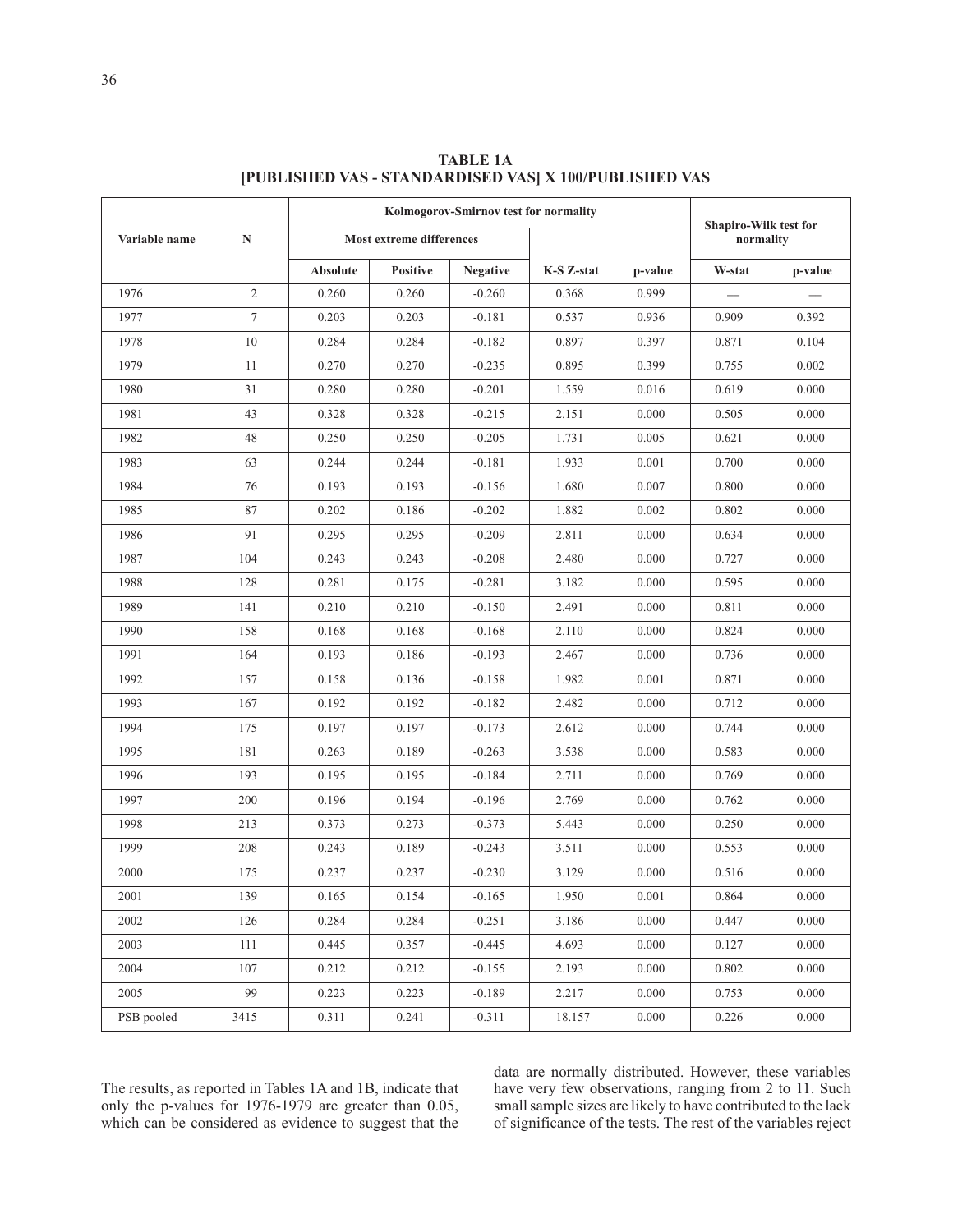|               |                | Kolmogorov-Smirnov test for normality |                          |                 |                       |       |                                    |         |  |
|---------------|----------------|---------------------------------------|--------------------------|-----------------|-----------------------|-------|------------------------------------|---------|--|
| Variable name | $\mathbf N$    |                                       | Most extreme differences |                 |                       |       | Shapiro-Wilk test for<br>normality |         |  |
|               |                | <b>Absolute</b>                       | <b>Positive</b>          | <b>Negative</b> | K-S Z-stat<br>p-value |       | W-stat                             | p-value |  |
| 1976          | $\overline{c}$ | 0.260                                 | 0.260                    | $-0.260$        | 0.368                 | 0.999 |                                    |         |  |
| 1977          | $\tau$         | 0.235                                 | 0.235                    | $-0.198$        | 0.622                 | 0.834 | 0.872                              | 0.193   |  |
| 1978          | 10             | 0.277                                 | 0.277                    | $-0.145$        | 0.875                 | 0.429 | 0.909                              | 0.276   |  |
| 1979          | 11             | 0.273                                 | 0.273                    | $-0.218$        | 0.907                 | 0.383 | 0.782                              | 0.005   |  |
| 1980          | 31             | 0.332                                 | 0.332                    | $-0.236$        | 1.847                 | 0.002 | 0.433                              | 0.000   |  |
| 1981          | 43             | 0.366                                 | 0.366                    | $-0.286$        | 2.402                 | 0.000 | 0.332                              | 0.000   |  |
| 1982          | 48             | 0.280                                 | 0.280                    | $-0.238$        | 1.942                 | 0.001 | 0.423                              | 0.000   |  |
| 1983          | 63             | 0.268                                 | 0.267                    | $-0.268$        | 2.131                 | 0.000 | 0.538                              | 0.000   |  |
| 1984          | 76             | 0.190                                 | 0.171                    | $-0.190$        | 1.660                 | 0.008 | 0.839                              | 0.000   |  |
| 1985          | 87             | 0.227                                 | 0.217                    | $-0.227$        | 2.113                 | 0.000 | 0.687                              | 0.000   |  |
| 1986          | 91             | 0.298                                 | 0.298                    | $-0.243$        | 2.843                 | 0.000 | 0.506                              | 0.000   |  |
| 1987          | 104            | 0.274                                 | 0.274                    | $-0.231$        | 2.793                 | 0.000 | 0.592                              | 0.000   |  |
| 1988          | 128            | 0.317                                 | 0.195                    | $-0.317$        | 3.583                 | 0.000 | 0.543                              | 0.000   |  |
| 1989          | 141            | 0.228                                 | 0.228                    | $-0.175$        | 2.709                 | 0.000 | 0.669                              | 0.000   |  |
| 1990          | 158            | 0.230                                 | 0.230                    | $-0.198$        | 2.888                 | 0.000 | 0.674                              | 0.000   |  |
| 1991          | 164            | 0.209                                 | 0.184                    | $-0.209$        | 2.682                 | 0.000 | 0.732                              | 0.000   |  |
| 1992          | 157            | 0.191                                 | 0.186                    | $-0.191$        | 2.388                 | 0.000 | 0.773                              | 0.000   |  |
| 1993          | 167            | 0.240                                 | 0.233                    | $-0.240$        | 3.103                 | 0.000 | 0.547                              | 0.000   |  |
| 1994          | 175            | 0.234                                 | 0.234                    | $-0.207$        | 3.096                 | 0.000 | 0.609                              | 0.000   |  |
| 1995          | 181            | 0.240                                 | 0.230                    | $-0.240$        | 3.228                 | 0.000 | 0.667                              | 0.000   |  |
| 1996          | 193            | 0.205                                 | 0.205                    | $-0.171$        | 2.846                 | 0.000 | 0.714                              | 0.000   |  |
| 1997          | 200            | 0.220                                 | 0.205                    | $-0.220$        | 3.109                 | 0.000 | 0.671                              | 0.000   |  |
| 1998          | 213            | 0.274                                 | 0.208                    | $-0.274$        | 4.002                 | 0.000 | 0.549                              | 0.000   |  |
| 1999          | 208            | 0.253                                 | 0.217                    | $-0.253$        | 3.649                 | 0.000 | 0.578                              | 0.000   |  |
| 2000          | 175            | 0.379                                 | 0.279                    | $-0.379$        | 5.013                 | 0.000 |                                    | 0.000   |  |
| 2001          | 139            | 0.212                                 | 0.212                    | $-0.192$        | 2.502                 | 0.000 | 0.717                              | 0.000   |  |
| 2002          | 126            | 0.345                                 | 0.247                    | $-0.345$        | 3.877                 | 0.000 | 0.386                              | 0.000   |  |
| 2003          | 111            | 0.206                                 | 0.206                    | $-0.192$        | 2.171                 | 0.000 | 0.731                              | 0.000   |  |
| 2004          | 107            | 0.221                                 | 0.221                    | $-0.201$        | 2.285                 | 0.000 | 0.652                              | 0.000   |  |
| 2005          | 99             | 0.247                                 | 0.212                    | $-0.247$        | 2.455                 | 0.000 | 0.619                              | 0.000   |  |
| PSS pooled    | 3415           | 0.276                                 | 0.226                    | $-0.276$        | 16.132                | 0.000 | 0.400                              | 0.000   |  |

**TABLE 1B (PUBLISHED VAS - STANDARDISED VAS) X 100/SALES**

the normality assumption at the 5% significance level. The results of the Shapiro-Wilk test for normality are also reported in Tables 1A and 1B. This test is preferred in testing for normality because of its good power properties compared to a wide range of alternative tests (Shapiro, Wilk and Chen, 1968). With the Shapiro-Wilk test, there was overwhelming evidence to reject the normality assumption in almost all the variables subjected to the test, except for the few characterised by small sample sizes.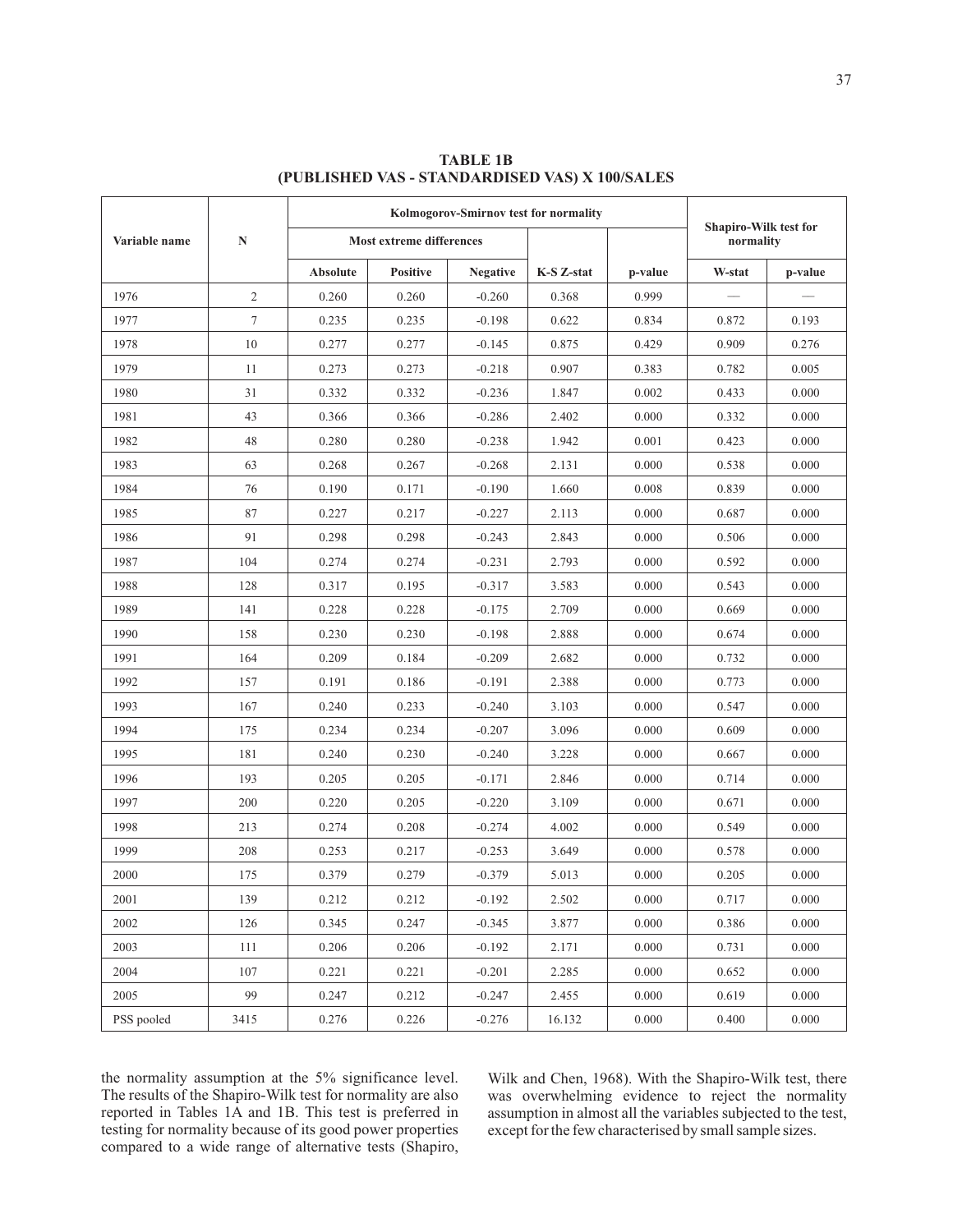The rejection of the normality assumption disqualifies the mean as the measure of central location. In this study attention will therefore focus on the median and the interquartile range, rather than the mean and standard deviation. In addition, parametric methods of analysing data become inapplicable. One would thus have to resort to nonparametric techniques to analyse the data.

## **RESULTS OF DESCRIPTIVE STATISTICS**

A very interesting result is given in Tables 2Aand 2B under the heading: Size. The number of industrial companies that published a VAS reached a maximum of 213 in 1998.After that a decreasing trend resulted in only 99 companies doing the same in 2005. Pong and Mitchell (2005) have found that the publication of VAS in the United Kingdom (UK) also decreased, and they provide three possible reasons for the decline:

- One of the purposes for the publication of the VAS was that it can be used in wage negotiations. However, trade negotiators place a very low premium on the specific company's performance in their negotiations for wage increases, and where the VAS was prepared mainly for this purpose, it has fallen in disuse. •
- Preparers tended to bias figures in order to emphasise contributions to certain shareholders, for instance to demonstrate to employees the large part of the value created that they already receive. This could be done as there is no standard for the preparation of the VAS. This presentational variation "may have lead to user suspicions about its susceptibility to manipulation" (Pong and Mitchell, 2005). •
- Since the late 1980's (in the UK), the annual report contains all the information required to prepare the VAS, and therefore the VAS could be perceived as "technically redundant". •

Van Staden (2003) refers to the legitimacy theory and the political economy of accounting theory as providing the best explanation for the continued publication of the VAS in SouthAfrica. Van Staden (2003) reports that nearly 50% of all companies listed on the JSE published a VAS. While this might have been true in 1998 in respect of industrial companies, the number of industrial companies still publishing a VAS in 2003 was already reduced from 213 to 111.

These reasons (Pong and Mitchell, 2005) for the downward trend of the number of VAS published in the UK could be applied to the South African situation as well. However, another two possible reasons exist. Firstly, 117 companies (of the 213 in 1998) were delisted between 1998 and 2005, and 25 (of the 213) stopped publishing a VAS in the same period. Of the original 213 companies, only 71 companies have still published a VAS in 2005. The 117 delisted companies were in fact companies that did publish a VAS for a considerable number of years. Secondly, the decrease in numbers since 1998 might be the result of the discontinuance in 1999 of a joint annual competition sponsored by The Financial Mail and the Bureau of Financial Analysis (BFA) of the University of Pretoria. The publication of a VAS earned relatively high scores in this competition. The increase in the number of companies publishing a VAS whilst the competition lasted should therefore probably be credited to the BFA to promote the "best annual report" competition. This fact was also recorded by Van Staden (1998: 240) in a survey of South African companies in 1998. The second most important reason for publishing a VAS was "to earn points in annual financial statement awards".

The important information in calculating the contribution of companies to the national economy is the total of VA created during the year, as well as the growth in VA from year to year, as these indicate the company's contribution to the growth in GDP. It is therefore of the utmost importance that the VA can be calculated in a standardised manner in order for the contribution to be accurately measured and for there to be a truthful comparison between companies.

The difference between a published VA total and a standardised VA total will not be affected by a misclassification between the components of the distribution of VA (Type A variation). For instance, there will be no difference between the totals of a PVAS and a SVAS if dividends are paid out of share premium (and shown as dividends in the PVAS), but are reflected as an increase in retention of profits (as if no dividends paid).

However, the difference between PVAS and SVAS will be affected when a dividend paid is disclosed as a distribution, but not deducted from retained profits (Type C variation). This mistake was fairly common when South Africa switched to disclosing dividends in the changes in equity statement and no longer in the income statement.

The results of the descriptive statistics are given in Tables 2A and 2B. Table 2A indicates that the median difference between PVAS and SVAS expressed as a percentage of PVAS was 2.372% for all the companies in aggregate for the period 1976-2005. This percentage stayed below 2% till 1990 and then increased to a high of 4.541% in 1999. The percentage dropped to 2.411% in 2005.

In Table 2B we find the median difference was expressed as percentage of sales for the industry level to be 0.698%. Similar to Table 2A, an increasing trend was observed till 1999 (1.336%) and from then onwards a downward trend to 0.769% in 2005.

The median percentages in Tables 2A and 2B might seem fairly small. However, when the interquartile ranges as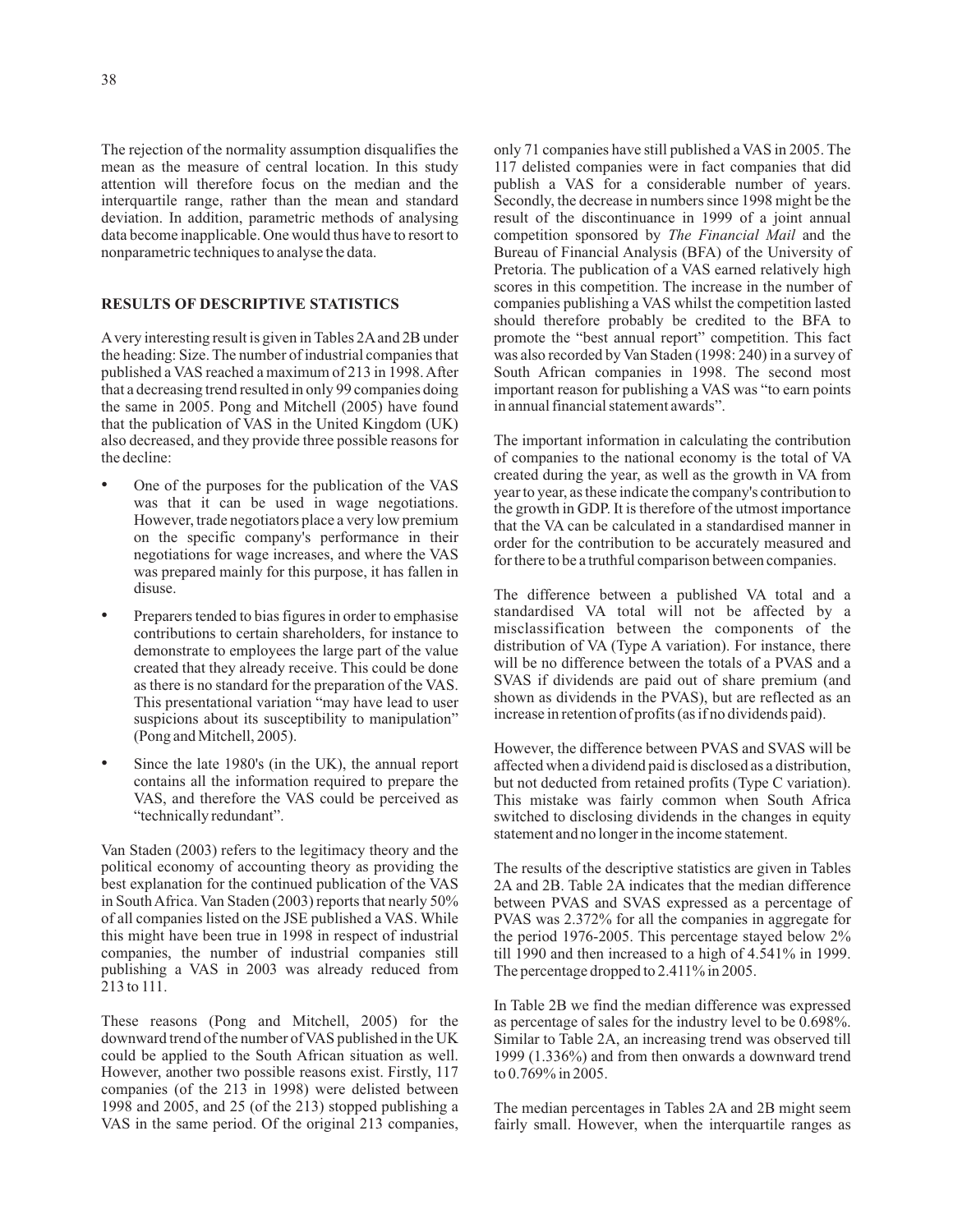3415 4.258 2.372 28.529 3.614 -1315.714 268.479 -30.603 1378.979 1976 | 2 | 0.485 | 0.485 | 0.659 | 0.349 | 0.020 | 0.951 | - | -1977 | 1.815 | 0.263 | 4.624 | 2.057 | -4.139 | 10.681 | 1.122 | 2.243 1978 | 10 | 2.252 | -0.044 | 4.538 | 4.196 | -3.898 | 9.017 | 0.468 | -1.404 1979 | 11 | 0.410 | 0.008 | 2.968 | 0.573 | -3.243 | 8.311 | 1.941 | 5.681 1980 | 31 | 2.115 | 0.000 | 12.815 | 2.743 | -13.740 | 59.040 | 3.280 | 13.555 1981 | 43 | 1.503 | 0.000 | 8.892 | 1.180 | -9.177 | 47.820 | 4.127 | 19.326 1982 48 2.959 0.366 8.916 1.910 -6.867 46.708 3.352 13.454 1983 63 2.819 1.246 8.591 1.794 -21.407 37.755 2.162 8.340 1984 76 3.318 1.419 8.523 0.709 -10.558 39.591 1.958 5.428 1985 87 2.225 0.876 9.980 2.141 -25.930 38.910 1.166 5.252 1986 91 3.480 0.653 8.919 1.860 -10.011 43.707 2.865 9.235 1987 | 104 | 2.421 | 0.472 | 11.337 | 1.929 | -51.373 | 44.346 | 0.650 | 8.374 1988 | 128 | 3.428 | 1.641 | 21.645 | 4.537 | -161.185 | 53.043 | -4.061 | 29.328 1989 | 141 | 4.986 | 1.581 | 9.925 | 3.232 | -14.511 | 57.342 | 1.983 | 6.105 1990 | 158 | 4.830 | 1.501 | 9.063 | 3.572 | -13.829 | 47.473 | 1.755 | 4.340 1991 164 5.311 2.312 10.784 3.867 -30.883 76.397 2.633 13.794 1992 | 157 | 4.564 | 2.712 | 8.888 | 3.697 | -26.821 | 42.137 | 1.014 | 4.397 1993 | 167 | 5.810 | 2.668 | 11.025 | 4.075 | -21.532 | 72.587 | 2.924 | 13.235 1994 | 175 | 6.378 | 3.111 | 11.876 | 4.027 | -24.118 | 74.119 | 2.615 | 10.825 1995 181 4.900 2.302 15.205 3.739 -133.473 79.392 -3.107 41.207 1996 193 | 5.381 | 3.221 | 10.758 | 3.448 | -29.077 | 74.475 | 2.278 | 12.165 1997 | 200 | 4.913 | 3.560 | 10.728 | 3.314 | -26.251 | 73.559 | 2.062 | 11.195 1998 213 2.722 3.971 39.958 4.616 -510.670 85.240 -10.651 132.458 1999 | 208 | 5.276 | 4.541 | 21.775 | 4.967 | 202.554 | 68.743 | -4.694 | 44.286 2000 | 175 | 6.672 | 2.734 | 25.416 | 4.240 | -80.576 | 268.479 | 6.271 | 65.602 2001 | 139 | 4.323 | 2.384 | 14.801 | 4.772 | -59.502 | 59.245 | 0.066 | 5.170 2002 | 126 | 7.291 | 2.294 | 26.068 | 4.300 | -44.475 | 236.011 | 6.304 | 51.179 2003 111 -8.380 3.127 126.288 3.430 -1315.714 51.438 -10.273 107.181 2004 107 5.646 2.990 12.715 3.979 -36.122 61.990 1.666 6.886 2005 99 5.160 2.411 13.551 4.160 -63.767 53.221 0.104 9.108 **Size Average Median Standard Interquart Min Max Skewness Kurtosis deviation range Industry level Yearly level**

**TABLE 2A [PUBLISHED VAS - STANDARDISED VAS] X 100/PUBLISHED VAS**

well as the large differences between minimum and maximum are considered, it is obvious that wide variances on the individual level are experienced, which indicates inconsistent treatment and calculation of VA amongst

companies. We contend that the credibility of the VAS for the user will be lost if the preparation thereof is not standardised. It is therefore no wonder that the number of companies still willing to spend time and money on the preparation thereof is decreasing.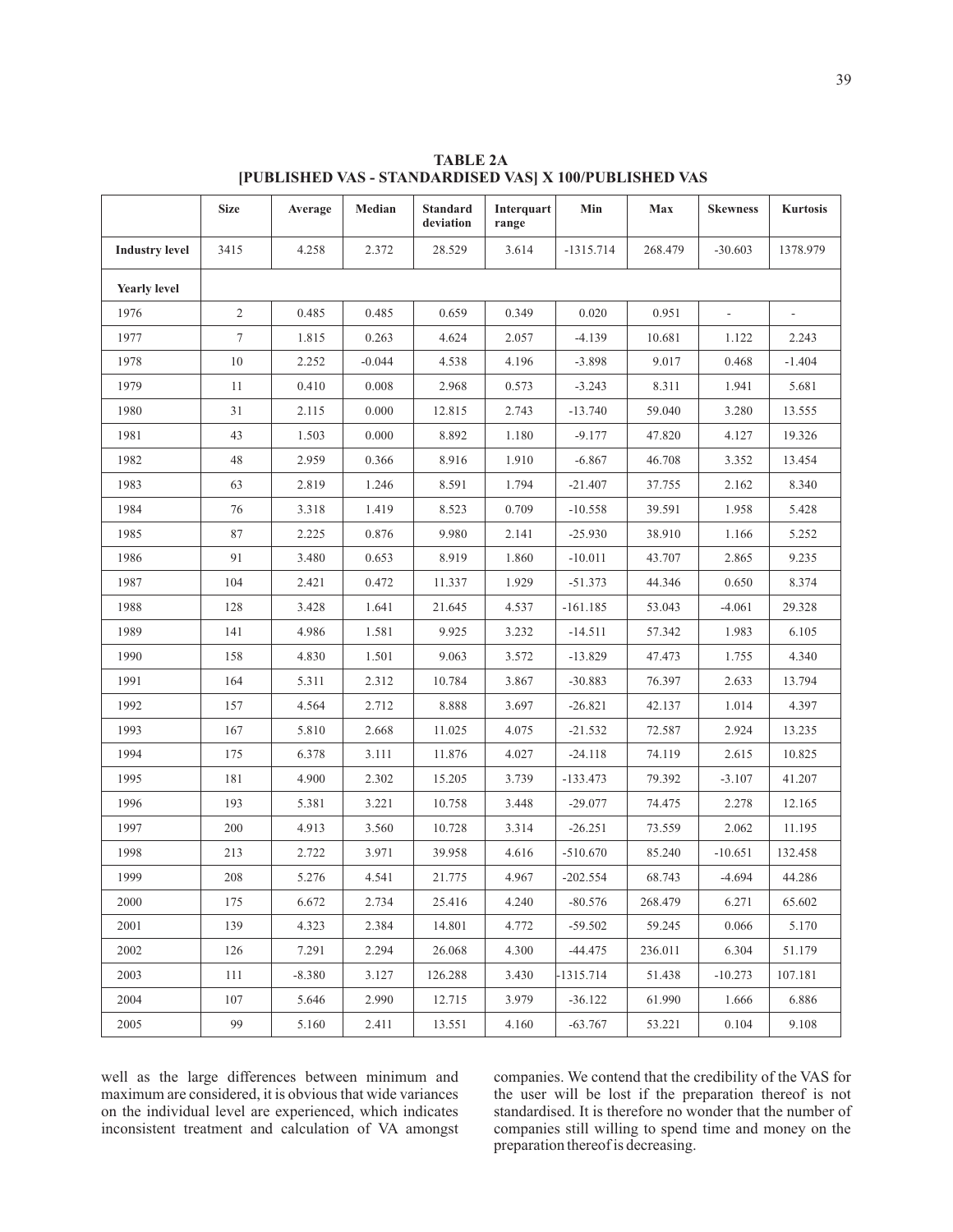|                       | <b>Size</b> | Average | Median   | <b>Standard</b><br>deviation | Interquat<br>range | Min        | Max     | <b>Skewness</b> | <b>Kurtosis</b> |
|-----------------------|-------------|---------|----------|------------------------------|--------------------|------------|---------|-----------------|-----------------|
| <b>Industry level</b> | 3415        | 1.641   | 0.698    | 7.178                        | 1.200              | $-245.184$ | 101.219 | $-12.103$       | 440.033         |
| <b>Yearly level</b>   |             |         |          |                              |                    |            |         |                 |                 |
| 1976                  | $\sqrt{2}$  | 0.164   | 0.164    | 0.224                        | 0.119              | 0.006      | 0.323   | $\equiv$        |                 |
| 1977                  | 7           | 0.684   | 0.088    | 1.919                        | 0.692              | $-1.715$   | 4.501   | 1.356           | 3.080           |
| 1978                  | 10          | 0.799   | $-0.019$ | 1.695                        | 1.271              | $-1.589$   | 3.948   | 0.598           | $-0.446$        |
| 1979                  | 11          | 0.152   | 0.002    | 0.876                        | 0.187              | $-1.042$   | 2.463   | 1.877           | 5.423           |
| 1980                  | 31          | 1.108   | 0.000    | 5.687                        | 0.973              | $-3.738$   | 30.311  | 4.782           | 25.045          |
| 1981                  | 43          | 0.664   | 0.000    | 4.115                        | 0.365              | $-2.623$   | 26.128  | 5.904           | 37.069          |
| 1982                  | 48          | 0.996   | 0.093    | 3.851                        | 0.551              | $-2.715$   | 25.276  | 5.558           | 35.076          |
| 1983                  | 63          | 0.751   | 0.307    | 3.859                        | 0.774              | $-16.613$  | 22.517  | 1.577           | 22.300          |
| 1984                  | 76          | 0.905   | 0.426    | 2.459                        | 0.750              | $-5.169$   | 12.008  | 1.615           | 5.712           |
| 1985                  | 87          | 0.595   | 0.227    | 3.522                        | 0.596              | $-18.146$  | 18.263  | $-0.026$        | 15.898          |
| 1986                  | 91          | 0.976   | 0.189    | 3.025                        | 0.450              | $-2.541$   | 21.280  | 4.503           | 24.860          |
| 1987                  | 104         | 0.855   | 0.136    | 4.544                        | 0.526              | $-18.803$  | 24.051  | 2.076           | 14.202          |
| 1988                  | 128         | 0.956   | 0.396    | 8.689                        | 1.309              | $-63.277$  | 25.707  | $-3.931$        | 27.367          |
| 1989                  | 141         | 1.856   | 0.460    | 4.183                        | 1.162              | $-5.522$   | 24.406  | 3.039           | 11.528          |
| 1990                  | 158         | 1.878   | 0.489    | 4.171                        | 1.340              | $-5.701$   | 23.443  | 2.844           | 9.878           |
| 1991                  | 164         | 1.658   | 0.748    | 3.663                        | 1.304              | $-18.463$  | 19.740  | 0.870           | 10.634          |
| 1992                  | 157         | 1.626   | 0.856    | 3.673                        | 1.161              | $-15.826$  | 17.629  | 0.738           | 8.423           |
| 1993                  | 167         | 2.100   | 0.868    | 5.176                        | 1.254              | $-10.811$  | 43.525  | 4.794           | 33.704          |
| 1994                  | 175         | 2.721   | 0.939    | 5.610                        | 1.517              | $-8.646$   | 42.235  | 3.940           | 21.540          |
| 1995                  | 181         | 1.996   | 0.789    | 5.034                        | 1.212              | $-19.213$  | 35.684  | 2.274           | 15.735          |
| 1996                  | 193         | 1.996   | 0.996    | 3.729                        | 1.280              | $-5.198$   | 30.331  | 3.378           | 19.050          |
| 1997                  | 200         | 1.912   | 0.987    | 4.551                        | 1.293              | $-14.529$  | 29.556  | 2.744           | 16.151          |
| 1998                  | 213         | 1.872   | 1.141    | 6.982                        | 1.578              | $-66.560$  | 27.899  | $-4.394$        | 46.842          |
| 1999                  | 208         | 2.357   | 1.336    | 7.689                        | 1.707              | $-51.812$  | 49.969  | $-0.878$        | 26.420          |
| 2000                  | 175         | 1.058   | 0.828    | 20.576                       | 1.333              | $-245.184$ | 101.219 | $-9.276$        | 122.323         |
| 2001                  | 139         | 1.536   | 0.707    | 5.173                        | 1.170              | $-26.822$  | 32.910  | 0.974           | 16.150          |
| 2002                  | 126         | 0.271   | 0.523    | 11.576                       | 1.363              | $-87.987$  | 31.862  | $-5.776$        | 42.368          |
| 2003                  | 111         | 1.789   | 0.845    | 4.863                        | 1.249              | $-15.459$  | 31.682  | 2.393           | 14.715          |
| 2004                  | 107         | 2.383   | 0.798    | 5.291                        | 1.487              | $-4.639$   | 38.860  | 3.822           | 21.697          |
| 2005                  | 99          | 1.957   | 0.769    | 6.550                        | 1.512              | $-39.694$  | 25.915  | $-1.332$        | 18.955          |

**TABLE 2B [PUBLISHED VAS - STANDARDISED VAS] X 100/SALES**

From Table 3 it is clear that the sum total of PVAS exceeded the sum total of SVAS by R120.4 billion. The differences per individual companies per individual years were classified into about 30 categories, and from there they were summarised into nine broad differences.

## **Taxation**

The largest difference between PVAS and SVAS was caused by taxation (i.e contribution to government over *.* and above normal taxation, deferred taxation and STC) of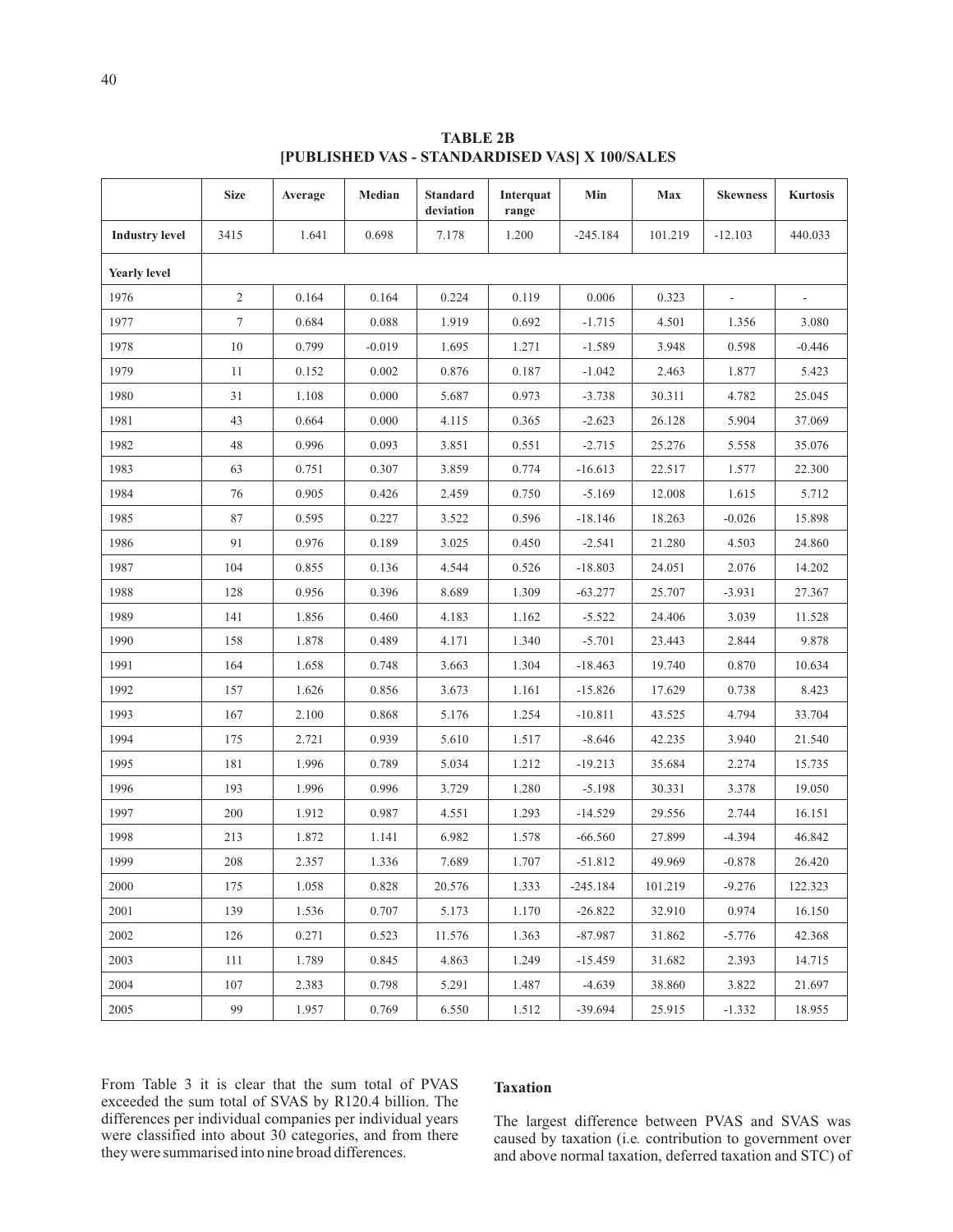## **TABLE 3 MAJOR COMPONENTS TO RECONCILE THE OVERSTATEMENT OF THE TOTAL PVAS OVER THE TOTAL SVAS FOR THE PERIOD 1976-2005**

|                                                                                                       | <b>PVAS SVAS</b><br><b>R</b> Billion | Per cent<br>of total<br>difference |
|-------------------------------------------------------------------------------------------------------|--------------------------------------|------------------------------------|
| Contributions to government (excluding normal<br>taxation, deferred taxation and STC)                 |                                      |                                    |
| VAT, GST and withholding taxes                                                                        | 17.2                                 | 14.3%                              |
| Other taxes included                                                                                  | 36.3                                 | $30.1\%$                           |
| Unexplained taxation differences                                                                      | 12.1                                 | $10.0\%$                           |
| Taxation overstated                                                                                   | 65.6                                 | 54.4%                              |
| Dividends paid                                                                                        | 6.2                                  | $5.2\%$                            |
| Net interest received (i.e. interest paid overstated)                                                 | 52.9                                 | 43.9%                              |
| Minority interest understated                                                                         | $-26.1$                              | $-21.7%$                           |
| Sundries overstated                                                                                   | 16.8                                 | $14.0\%$                           |
| Leasing                                                                                               | 7.3                                  | $6.1\%$                            |
| Retention of profits (including depreciation, amortisation,<br>impairment and fair value adjustments) | $-2.3$                               | $-1.9\%$                           |
| <b>TOTAL</b>                                                                                          | 120.4                                | 100.0%                             |

R65.6 billion (or 54.4% of the total difference of R120.4 billion). In most cases the amounts paid to government in respect of VAT, GST, rates and taxes etc. were accurately specified. An amount of R17.2 billion (14.3% of the total difference) represents a Type C variation, where VAT, GST and withholding taxes were included in the VAS. The Type B variation amounted to 30.1%, where other payments to government that should rather have been part of bought-in goods and services were included in the contribution to the government.

Of the 43 companies that included VAT under the distribution to government, only seven still included VAT in 2005: Amalgamated Appliances, Ellerine Holdings, Peermont Global, Rainbow Chicken, Rebserve Holdings, Reunert and Unitrans. Like VAT, GST was also included under the distribution to government by 31 companies. The inclusion of GST was discontinued in 1992.

Examples of companies that included various other payments to government in the distribution to government are: Aspen Pharmacare Holdings, Barloworld, Ceramic Industries, City Lodge Hotels, Illovo Sugar, JD Group, Lewis Group, Masonite (Africa), Nampak, New Clicks Holdings, Pretoria Portland Cement Company and Tiger Brands.

In a number of cases the taxation indicated in the PVAS exceeded the taxation amounts in the income statement, without the differences being explained. Such amounts amounted to 10.0% of the total difference between PVAS and SVAS.

## **Dividends paid**

Some companies included dividends declared in their distribution of VA, but these dividends were not deducted from retained income.

#### **Net interest**

The majority of companies only include interest paid (gross interest) as a distribution of VA. However, we are of the opinion that gross interest is the wrong approach, and that net interest (i.e gross interest paid less interest *.* received) should be shown as the distribution to external providers of capital. The alternative treatment-i.e. to show interest received as addition to  $S - B$  to obtain VA, is not economically sound. Several companies that do reflect net interest are: African Oxygen, Avis, Bell Equipment, Dorbyl, Hudaco Industries, Imperial Holdings, Nampak and Transpaco.

In practice, it also happens that companies do not deduct the interest received from interest paid in the distribution of VA, but they also overlook interest received in the calculation of VA. This omission is a Type C mistake, which results in an erroneous VA.

#### **Minority interest**

Minority interest created a dilemma for us. One could easily argue that VA should exclude minority interest (the narrow definition seen from the point of view of the group). On the other hand, one can just as well decide to use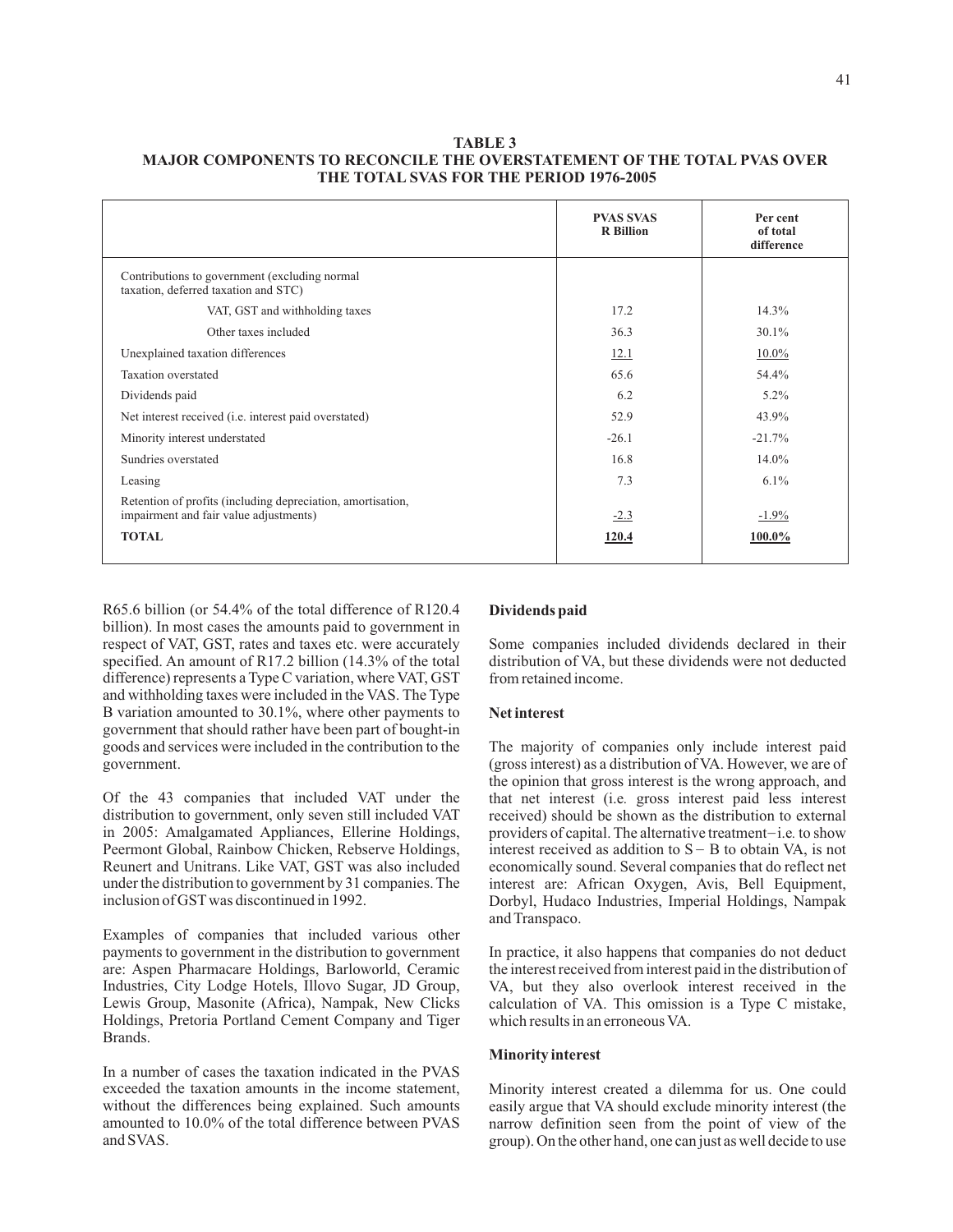the broader definition of VA and include the full minority interest that has been shown in the Income Statement. In this study the second alternative was followed. The understated minority interest as indicated in Table 3 therefore represents an interpretation difference that does not necessarily lead to an incorrect VA. However, the different treatments still create confusion for the user of the financial statements.

## **Leasing**

In the 1980s 24 companies listed leasing as a distribution in the VAS. In 2005 only 8 companies still included leasing as part of the VAS: AVI, Consol, Dorbyl, Edgars Consolidated Stores, Lewis Group, New Clicks Holdings, Peermont Global and Truworths International.

#### **Sundries overstated**

A large variety of different items were classified as part of the companies' VAS. The largest single example occurred in the Wooltru group of companies. Wooltru (1987-2001), Woolworths Holdings (1996-2001) and Massmart (2000- 2002) wrongly included amounts for "cost of services and other operating expenses" in the income statement as a separate component in their distribution of VA. Wooltru discontinued the publication of a VAS in 2002, whilst Woolworths Holdings did not repeat the mistake from 2002 onwards. Likewise, Massmart corrected their error in 2003. The impact of this mistake was quite substantial. The difference between PVAS and SVAS expressed as a percentage of PVAS for Woolworths Holdings was about 37% for 1996-2001. The difference reduced to about 0% for the period 2002-2005.

Peermont Global had a very interesting item in their distribution of VA: beneficiaries of corporate social responsibility programmes (including educational and community trusts, community upliftment, infrastructure improvements and responsibility gaming programmes).

Comparex Holdings included buy-backs (repurchase of own shares) as part of their distribution of VA in 2001 and 2002.Although it could be argued that very little difference exists between a buy-back (i.e. the compulsory 10% buyback by Sanlam in 2005) and a special dividend paid, we are of the opinion that a buy-back should not be reflected in a VAS, as the substance over form of this type of transaction is similar to the issue of shares that do not form part of the VAS.

Sekunjalo Investments does not publish a VAS and therefore cannot form part of the difference between a PVAS and a SVAS. However, in their 2005 Annual Report they refer to the VA produced by Sekunjalo. Interestingly enough, their announced VA exceeded their total sales!

#### **Salaries and wages**

Electronic Media Network and Supersport International Holdings probably had the most unique method of presenting their PVAS. Right through the specific periods in which they published a VAS (until 2003), they classified salary and wages (staff costs) as part of bought-in materials and services. However, they very clearly specified their unique method as "cost of products, services and labour". Both companies continued the above method until 2003 before they were delisted in 2004.

### **CONCLUSION**

The differences between a PVAS and a SVAS were analysed over a period from 1976-2005. The median of the difference between a PVAS and a SVAS was small. However, on an individual basis, differences varied significantly (large outliers and large interquartile ranges). Owing to the presence of outliers, the distributions of the differences between PVAS and SVAS were not normally distributed. As a result, nonparametric statistics (median and interquartile range) were used, rather than parametric statistics (mean and standard deviation).

The two most serious differences between a PVAS and a SVAS that lead to a totally wrong calculation of VA are the inclusion of VAT in the VAS and the double counting of dividends paid. Items included in the distribution to the government and not in bought-in goods and services, and the inclusion of interest received as a contribution to VA instead of a decrease in the distribution to external providers of capital, are the largest differences between the PVAS and the SVAS. These two differences confuse the user and arouse suspicion on the manipulation of the calculation of the business entity's contribution to the national economy.

As a result of the large individual differences between a PVAS and a SVAS, cross-sectional analysis on PVAS is not feasible. Users should therefore not base their analysis of aggregate VA on the VAS that companies publish, as very little benefit is obtained by doing cross-sectional analysis and ratio analysis on PVAS. Only in a standardised format will any cross-sectional studies result in valid outcomes.

For users, including government, to properly calculate and compare the VA of different companies, a standard for the preparation and presentation of VAS ought to be published. In the South African context there is a need for a precise measurement of each company's contribution to the growth of the national economy, and this need should be addressed.